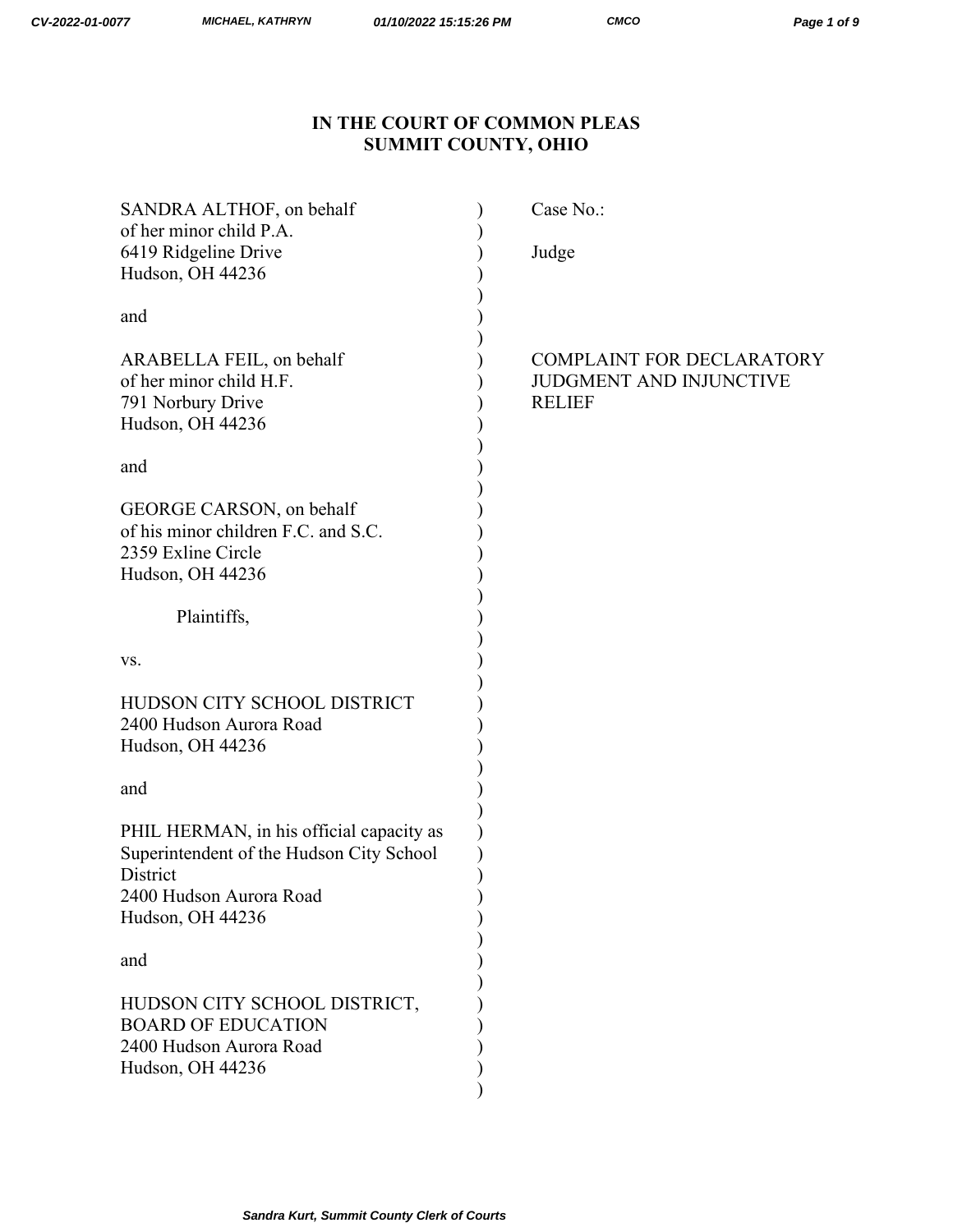| and                                                                                                                                                                  |  |
|----------------------------------------------------------------------------------------------------------------------------------------------------------------------|--|
| DAVID ZURO, in his official capacity<br>as President of the Hudson City School<br>District Board of Education<br>2400 Hudson Aurora Road<br>Hudson, OH 44236         |  |
| and                                                                                                                                                                  |  |
| STEVE DIMAURO, in his official capacity<br>as Vice President of the Hudson City School<br>District Board of Education<br>2400 Hudson Aurora Road<br>Hudson, OH 44236 |  |
| and                                                                                                                                                                  |  |
| JAMES FIELDS, in his official capacity<br>as Member of the Hudson City School<br>District Board of Education<br>2400 Hudson Aurora Road<br>Hudson, OH 44236          |  |
| and                                                                                                                                                                  |  |
| ADAM TOBIN, in his official capacity<br>as Member of the Hudson City School<br>District Board of Education<br>2400 Hudson Aurora Road<br>Hudson, OH 44236            |  |
| and                                                                                                                                                                  |  |
| ALISA WRIGHT, in her official capacity<br>as Member of the Hudson City School<br>District Board of Education<br>2400 Hudson Aurora Road<br>Hudson, OH 44236          |  |
| Defendants.                                                                                                                                                          |  |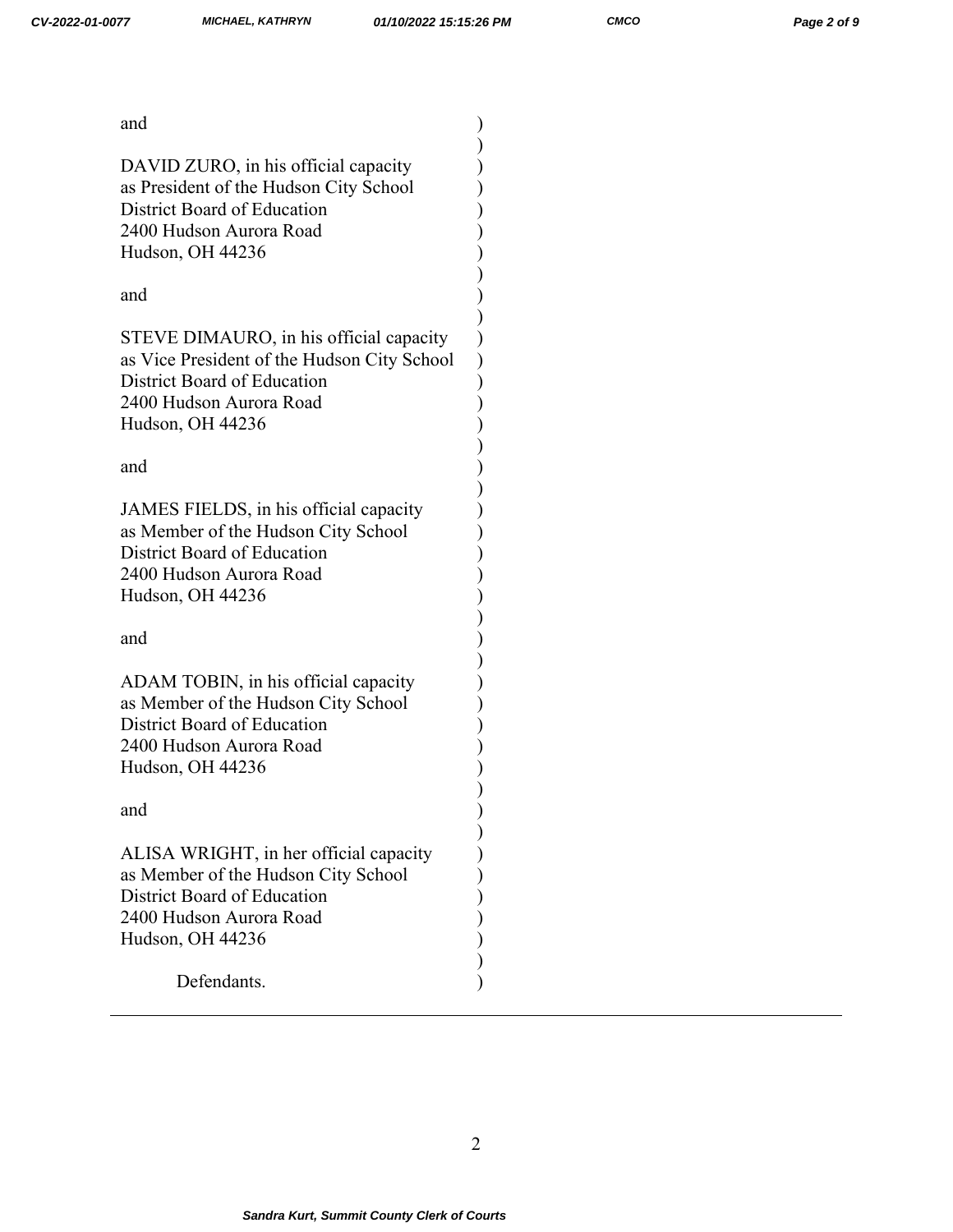Plaintiffs bring this Complaint for Declaratory Judgment and Injunctive Relief against Defendants to challenge the policy adopted by Hudson City School District ("HCSD") requiring students to quarantine if exposed to SARS-CoV-2 and wear face masks while in school and treating unvaccinated students differently than vaccinated students. Plaintiffs contend that HCSD lacks the authority to adopt these policies.

#### **PARTIES**

1. Plaintiffs are parents suing for their minor children who attend school in HCSD and sue Defendants in their official capacities.

2. HCSD is a public school district and political subdivision of the State of Ohio in Summit County, Ohio.

3. Phil Herman is the HCSD Superintendent tasked with overseeing HCSD's operations and policies. Mr. Herman is being sued in his official capacity

4. The HCSD Board of Education ("Board") oversees and supervises the policy decisions for HCSD, including those related to SARS-Cov-2 mitigation measures, such as quarantining and mask mandates. It is the governing board of HCSD.

5. The Board of Education consists of five members: Dave Zuro, Steve DiMauro, James Field, Adam Tobin, and Alisa Wright. Each is being sued in their official capacity.

## **JURISDICTION AND VENUE**

6. This Court has original jurisdiction over this civil case under R.C. § 2305.01.

7. Venue is appropriate under Civ. R. 3(C) because Defendants are governmental bodies in this County.

8. Plaintiffs' claims for declaratory judgment and injunctive relief are authorized by Civ. R. 57 and 65(A), respectively.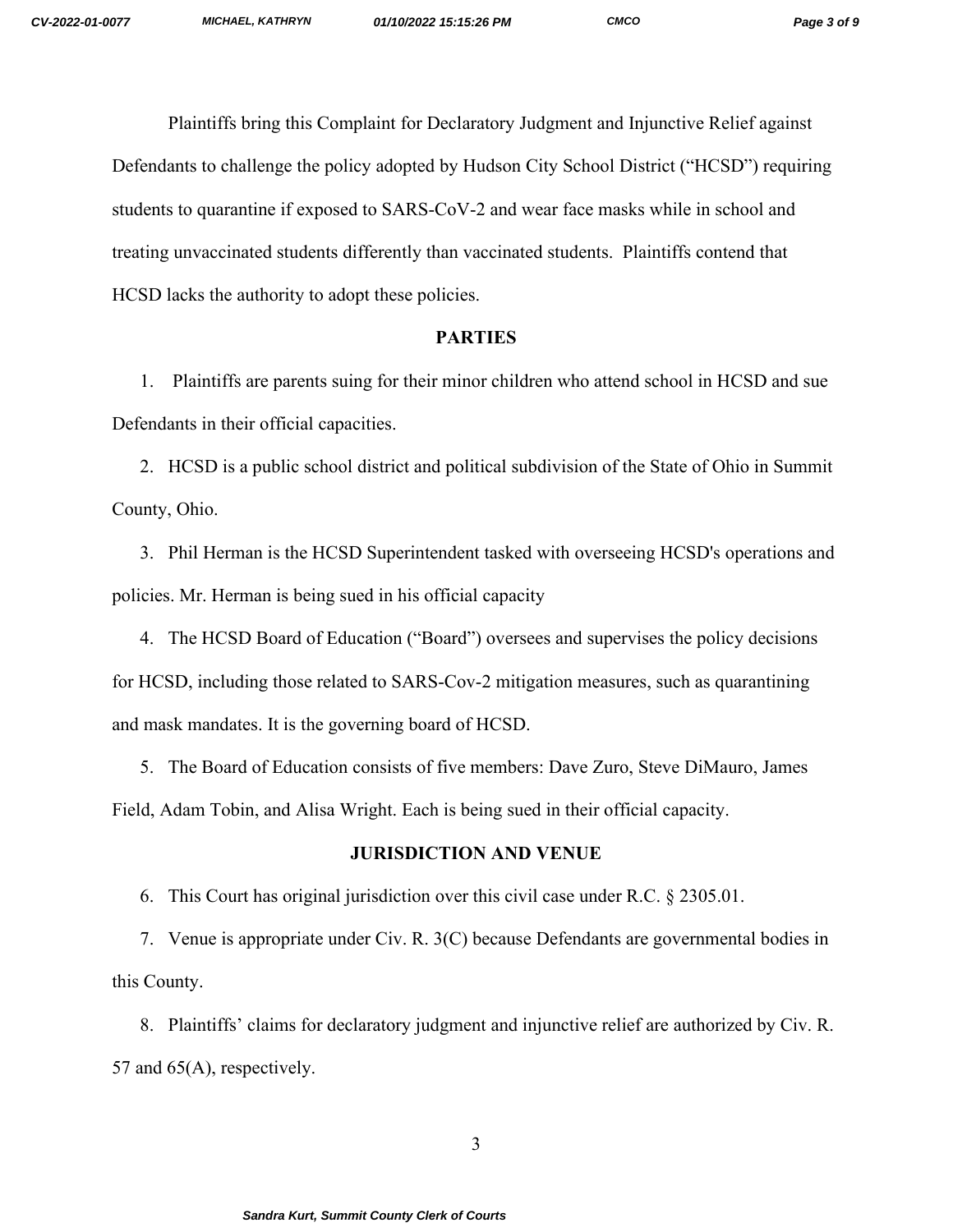### **FACTUAL ALLEGATIONS**

9. HCSD and the Board have required students to wear face masks to school in the mistaken belief they block transmission of microscopic airborne particles carrying the SARS-CoV-2 virus, which every student is presumed to carry, symptomatic or not.

10. These Masks are marketed under a Food and Drug Administration (FDA) Emergency Use Authorization (EUA) which specifically states that:

> a. "No descriptive printed matter, including advertising or promotional materials, relating to the use of the authorized surgical mask may represent or suggest that such product is safe or effective for the prevention or treatment of COVID-[1](#page-3-0)9."

11. Despite this warning consistent with a Centers for Disease Control (CDC) study that found "no significant reduction in influenza transmission with the use of face masks,"[2](#page-3-1) on August 24, 2021, HCSD informed these parents that "healthy students who are believed to have been exposed in an unmasked scenario face a minimum 7-day quarantine, even with no symptoms," and "a masked student, similarly exposed, would be allowed to return to school masked and monitor symptoms." The notification then stated that "exposed" students with "no layer" of protection, but without symptoms, can continue attending class if they wear a mask during the "proposed quarantine."

- 12. Under the rules issued on or about August 24, 2021:
	- a. "To avoid quarantine, there must be at least one layer [of protection] between a student and a COVID positive individual. A layer is defined as: A mask & at least

<span id="page-3-0"></span><sup>1</sup> https://www.fda.gov/media/140894/download

<span id="page-3-1"></span><sup>2</sup> https://wwwnc.cdc.gov/eid/article/26/5/19-0994\_article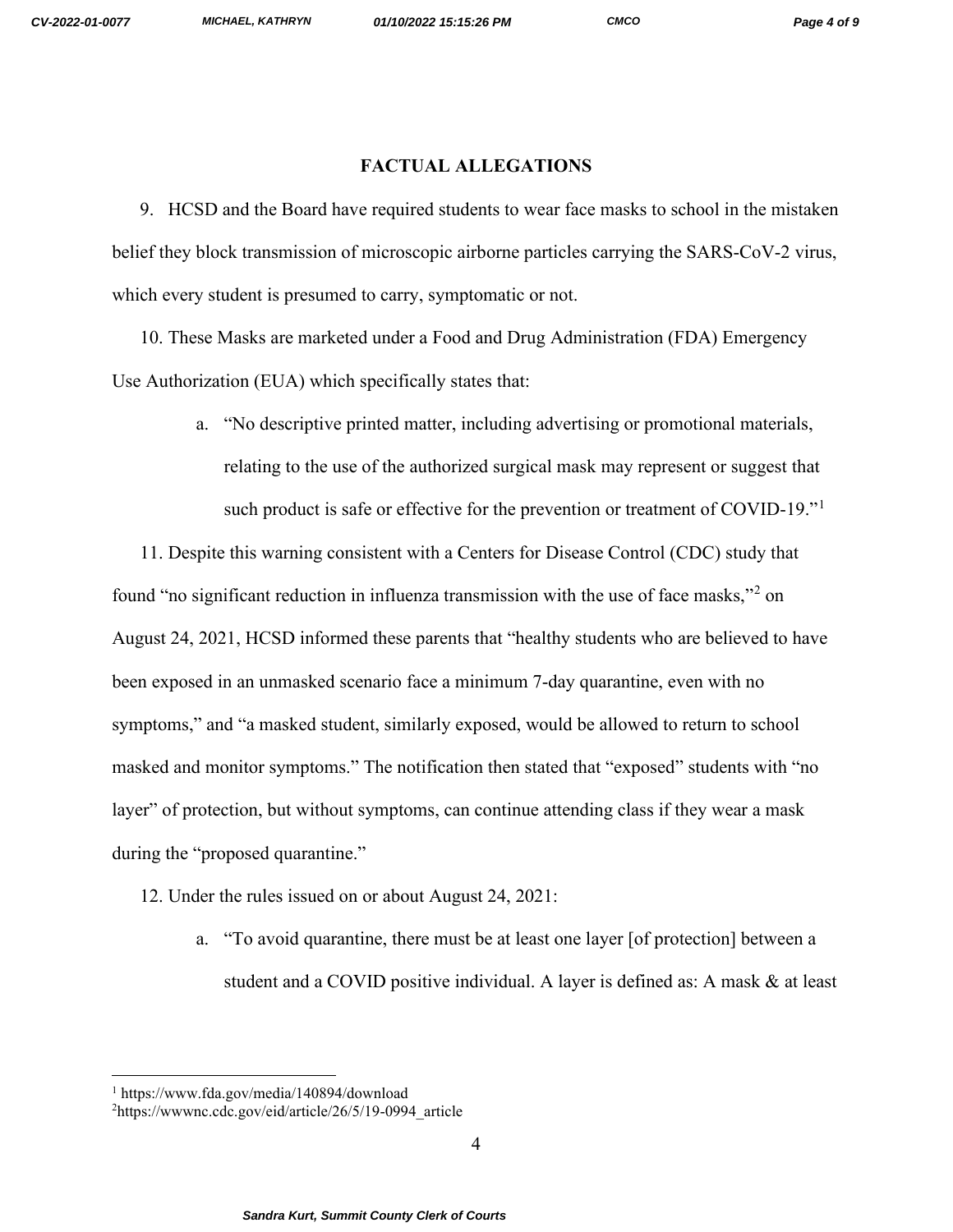3 feet; Vaccination (or had COVID in last 90 days); Physical distancing of at least 6 ft."

- b. "If a student has at least one layer of protection and is exposed to a person suspected of having COVID-19, the student can continue to attend school masked and will need to monitor symptoms."
- c. "If a student has no layer of protection and is exposed to a person suspected of having COVID-19 the student must be quarantined for 7 days with a negative test."
- d. "There is no virtual learning (livestreaming) option for Hudson City Schools for the 2021-22 school year. Students who are quarantined will be responsible for Google Classroom assignments."

13. On or about October 27, 2021 Defendants informed Plaintiffs that HCSD would implement a "Mask to Stay, Test to Play" policy whereby "Students and staff identified as being a close contact, regardless of vaccination or masking status, may remain in the classroom environment if they do the following: Wear a mask for 14 days after their last date of exposure; Self-monitor for COVID-19 symptoms; Isolate and get tested if they start to experience symptoms; Discontinue these quarantine procedures after seven days, if no symptoms develop and they test negative between days 5-7.

14. The October 27, 2021 email continued, "Asymptomatic individuals may continue to participate in extracurriculars if they do the following: Wear a mask when able, such as in locker rooms, on buses, and while sitting/standing on sidelines; Test on initial notification of exposure to COVID-19; Test again on days 5-7, and test out of quarantine with a negative result.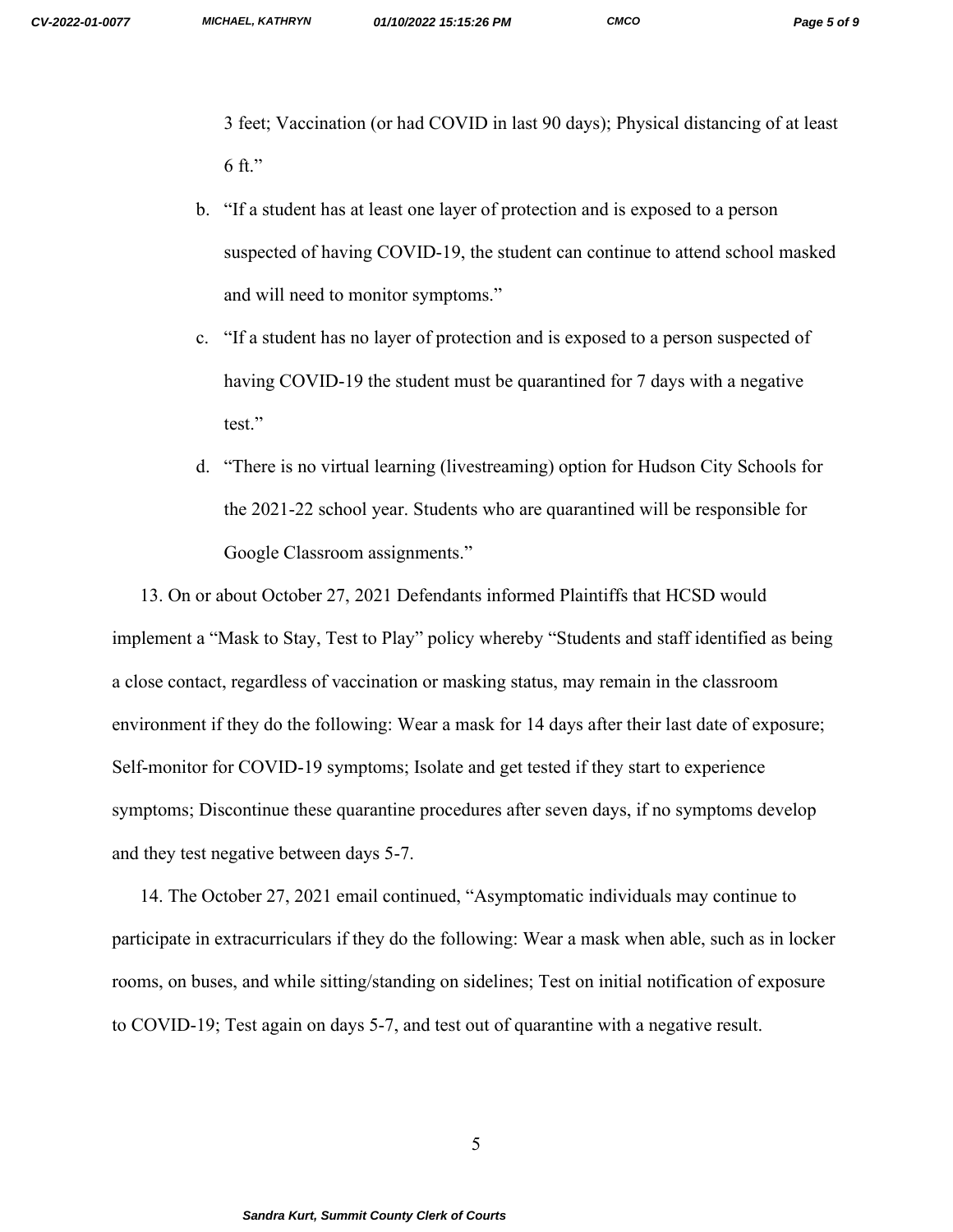15. Plaintiffs' minor children have been forced to quarantine and/or mask several times on a rotating cycle. Plaintiffs' minor children go to school, somebody inevitably identifies a child as having been in "close contact" with a "COVID positive individual" and the student is then forced either to wear a mask or stay home and learn from Google Classroom.

16. For example, on January  $6<sup>th</sup>$ , 2021, F.C., with a mask exemption card for religious and/or medical reasons, was sent home after being identified as sitting near a COVID positive student. The sick child and another exposed child were directed to return to school four days later. F.C. has been asked to quarantine for 10 days at home.

17. Upon information and belief, Defendants claim to adopt these policies in response to guidelines distributed by the Ohio Department of Health.

18. There is no official rule or order from the Ohio Department of Health nor the Director thereof, however, mandating the requirements Defendants are imposing upon students.

19. This violates the statutory process established by the State Legislature.

20. The Ohio Legislature recently set public policy limiting local boards of health regarding issuing orders or regulations for the public health or prevention or restriction of disease by enacting R.C. 3709.212. This statute limits the application of health orders and regulations to persons medically diagnosed with a disease or in direct contact with such persons.

21. R.C. 3313.68 says that "boards of education shall co-operate with boards of health in the prevention and control of epidemics." Essentially, the question here is "What does it mean for schools to co-operate with the board of health?"

22. A school district's authority under R.C. 3313.71 allows schools to send home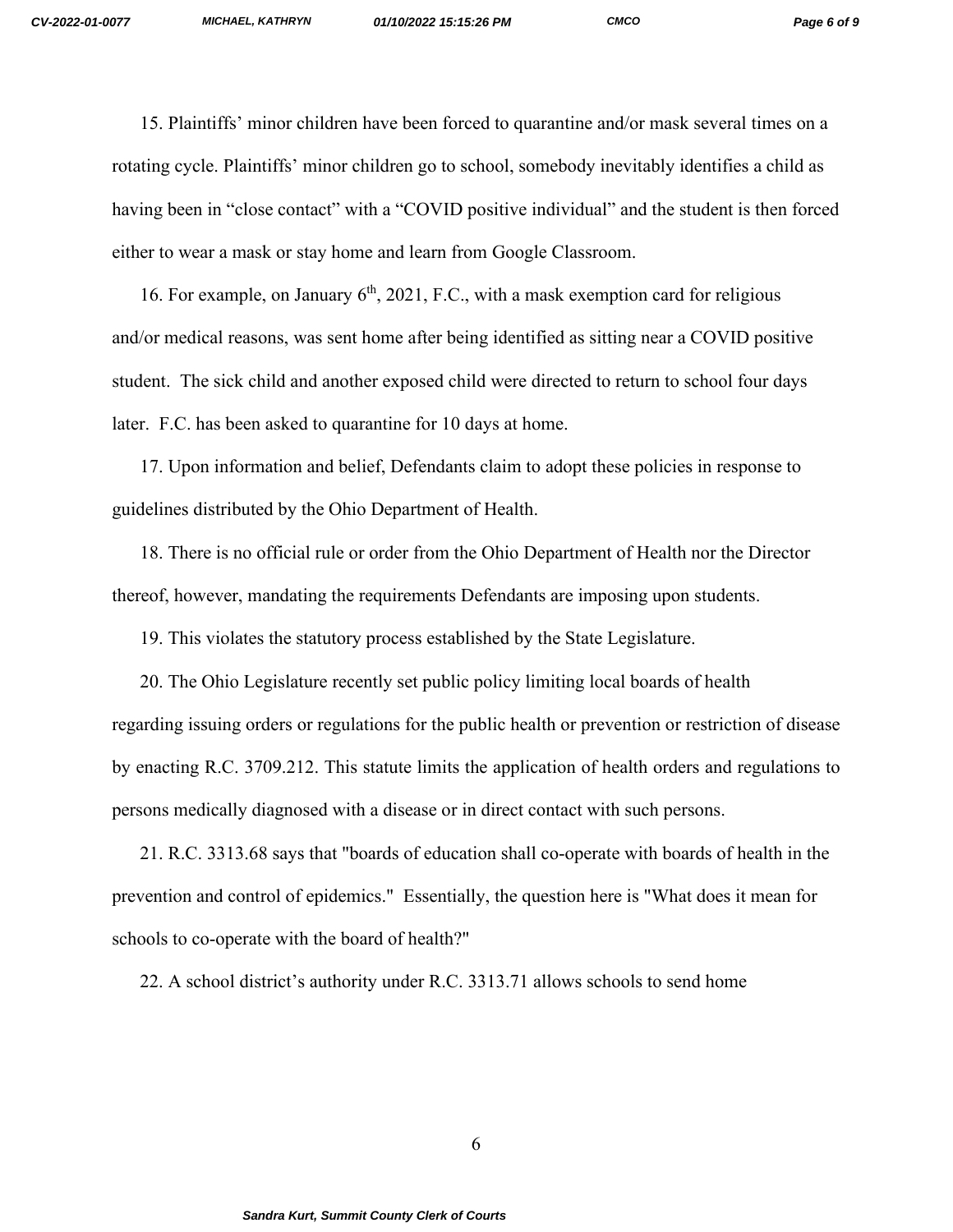an employee or student found ill or suffering from a communicable disease (COVID-19 or presenting symptoms of COVID-19). This differs greatly from the State Legislature's grant of power to health departments under R.C. 3701.13.

23. On June 15, 2022, the Legislature clarified that the "department of health shall have supervision of all matters relating to the preservation of the life and health of the people and have authority in matters of quarantine and isolation, which it may declare and enforce, when neither exists, and modify, relax, or abolish, when either has been established."

24. While schools can send home individuals ill from COVID-19, they lack specific statutory authority to independently order a student or employee to quarantine solely due to COVID exposure, as only a board of health has the jurisdiction to issue and set parameters for quarantines due to exposure to a communicable or contagious disease.

25. Once students have been officially quarantined by the health department, as evidenced by written communication and signed order from the health department, then school districts must cooperate with the health department, per R.C. 3707.16, to exclude those students.

26. Such communication should include dates of the quarantine and clearly indicate when a child may return to school.

27. Nothing stops HCSD from having a policy in which parents could keep a child home for a time, without attendance penalties, if their child had close contact with an ill person.

28. Upon information and belief Defendants claim authority under R.C. 3313.67; R.C. 3313.68; and 3313.71 among other statutes to impose rules contrary to the legislative grant of powers to health departments and schools described above.

29. The changing requirements imposed by Defendants are detrimental to the education and social development of HCSD students.

7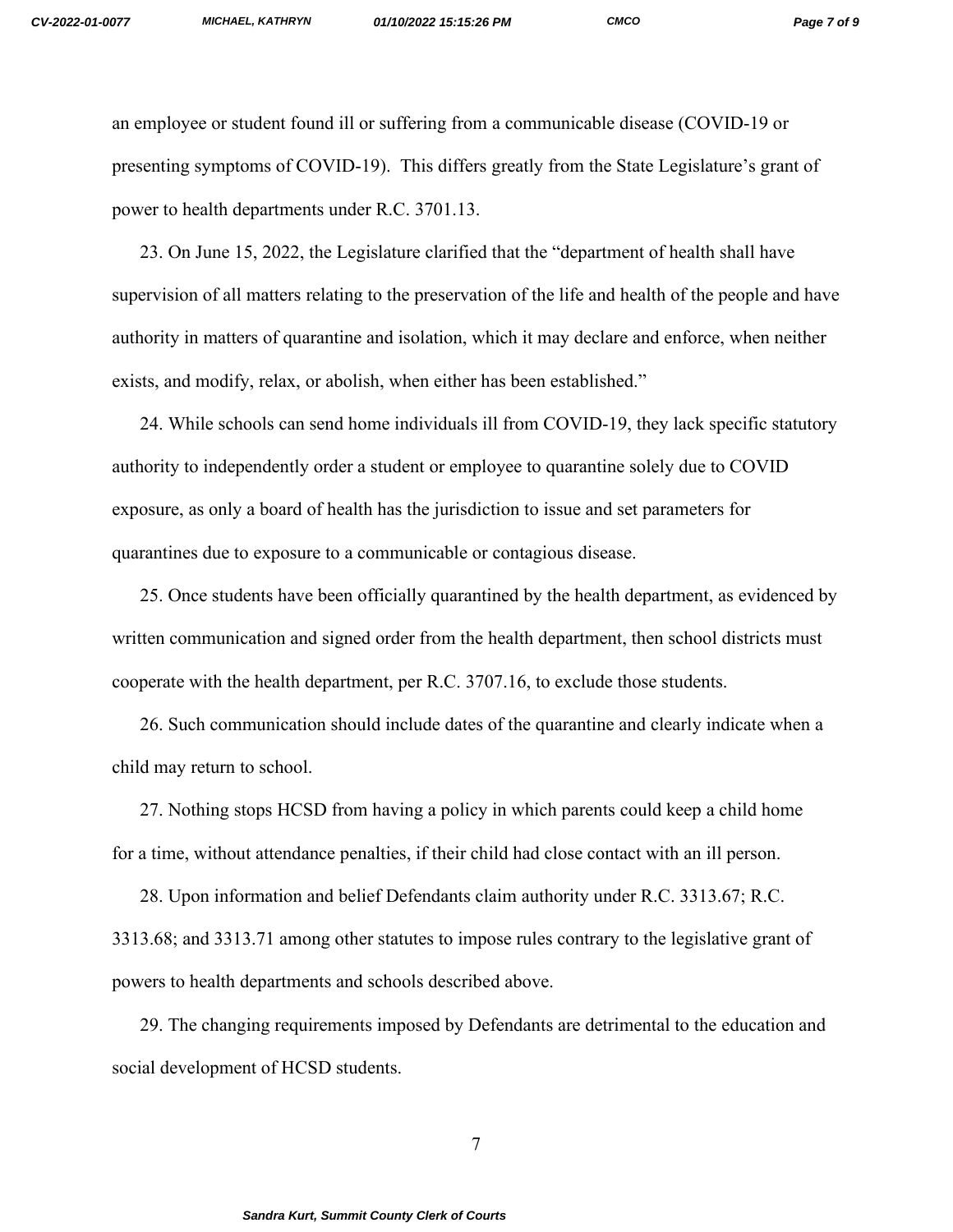30. Finally, Under R.C. 3792.04, a public school may not discriminate between an

unvaccinated individual and one who has received a Covid-19 vaccine not fully approved by the FDA by requiring the unvaccinated individual to engage in or refrain from engaging in activities or precautions that differ from the activities or precautions of an individual who have received vaccines not fully approved by the FDA.

31. The Covid-19 vaccines currently available, Johnson & Johnson,

Moderna and Pfizer, have been authorized for emergency use only ("EUA vaccines") and have not been fully approved by the FDA. On information and belief, COMIRNATY, the only Covid-19 vaccine fully approved by the FDA, is not currently available.

32. The policy issued August 24, 2021 described above allows vaccinated but not unvaccinated children to avoid quarantine.

## **COUNT I DECLARATORY JUDGMENT**

33. Plaintiffs reincorporate and reallege the preceding paragraphs as if rewritten herein.

34. Under R.C. Chapter 2721 Plaintiffs may seek a declaration from this Court regarding "rights, status, and other legal relations whether or not further relief is or could be claimed."

35. Neither the Board nor the Superintendent, nor any Defendant is empowered to enforce these policies against HCSD students.

### **WHEREFORE** Plaintiffs pray for the following relief:

a) A declaration that Defendants may not enforce masking and quarantine rules upon HCSD students absent a signed health department order due to the legislative scheme and public policy.